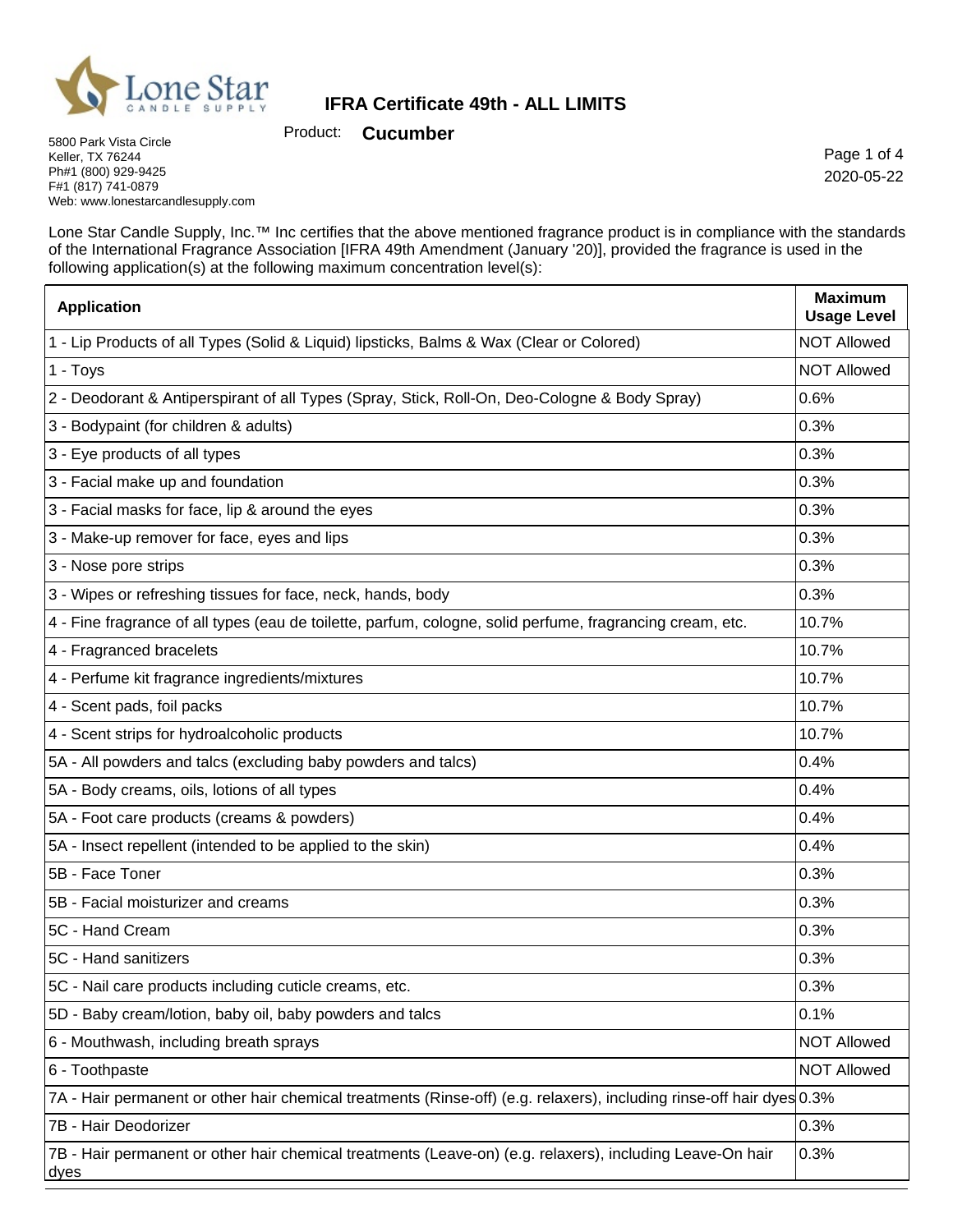

Product: **Cucumber**

5800 Park Vista Circle Keller, TX 76244 Ph#1 (800) 929-9425 F#1 (817) 741-0879 Web: www.lonestarcandlesupply.com

Page 2 of 4 2020-05-22

| <b>Application</b>                                                                                                                             | <b>Maximum</b><br><b>Usage Level</b> |
|------------------------------------------------------------------------------------------------------------------------------------------------|--------------------------------------|
| 7B - Hair sprays of all types (pumps, aerosol sprays, etc.)                                                                                    | 0.3%                                 |
| 7B - Hair styling aids Non-Sprays (mousse, gels, leave in conditioners)                                                                        | 0.3%                                 |
| 7B - Shampoo - Dry (waterless shampoo)                                                                                                         | 0.3%                                 |
| 8 - Baby Wipes                                                                                                                                 | 0.1%                                 |
| 8 - Intimate wipes                                                                                                                             | 0.1%                                 |
| 8 - Tampons                                                                                                                                    | 0.1%                                 |
| 8 - Toilet Paper (wet)                                                                                                                         | 0.1%                                 |
| 9 - All depilatories (including facial) and waxes for mechanical hair removal                                                                  | 0.7%                                 |
| 9 - Baby wash, bath, shampoo                                                                                                                   | 0.7%                                 |
| 9 - Bar Soap                                                                                                                                   | 0.7%                                 |
| 9 - Bath gels, foams, mousses, salts, oils and other products added to bathwater                                                               | 0.7%                                 |
| 9 - Body washes and shower gels of all types                                                                                                   | 0.7%                                 |
| 9 - Cleanser for face, eyes and lips                                                                                                           | 0.7%                                 |
| 9 - Conditioner (rinse-off)                                                                                                                    | 0.7%                                 |
| 9 - Foot care products (feet are placed in a bath for soaking)                                                                                 | 0.7%                                 |
| 9 - Liquid soap                                                                                                                                | 0.7%                                 |
| 9 - Shampoo of all type                                                                                                                        | 0.7%                                 |
| 9 - Shampoos for pets                                                                                                                          | 0.7%                                 |
| 9 - Shaving creams of all types (stick, gels, foams, etc.)                                                                                     | 0.7%                                 |
| 10A - Dry cleaning kits                                                                                                                        | 0.7%                                 |
| 10A - Fabric softeners of all types including fabric softener sheets                                                                           | 0.7%                                 |
| 10A - Floor wax                                                                                                                                | 0.7%                                 |
| 10A - Fragranced oil for lamp ring, reed diffusers, pot-pourri, etc.                                                                           | 0.7%                                 |
| 10A - Hand dishwashing detergent (including concentrates)                                                                                      | 0.7%                                 |
| 10A - Hand wash laundry detergent (including concentrates)                                                                                     | 0.7%                                 |
| 10A - Hard surface cleaners of all types (bathroom and kitchen cleansers, furniture polish, etc.)                                              | 0.7%                                 |
| 10A - Household cleaning products, leather cleaning wipes, stain removers, fabric enhancing sprays,                                            | 0.7%                                 |
| 10A - Household cleaning products, other types including fabric cleaners, soft surface cleaners, carpet<br>cleaners, furniture polishes sprays | 0.7%                                 |
| 10A - Household cleaning products, treatment products for textiles (starch sprays, fabric treated with<br>fragrances after wash, deodorizers)  | 0.7%                                 |
| 10A - Laundry pre-treatment of all types (e.g. paste, sprays, sticks)                                                                          | 0.7%                                 |
| 10A - Machine laundry detergents with skin contact (e.g. liquids, powders) including concentrates                                              | 0.7%                                 |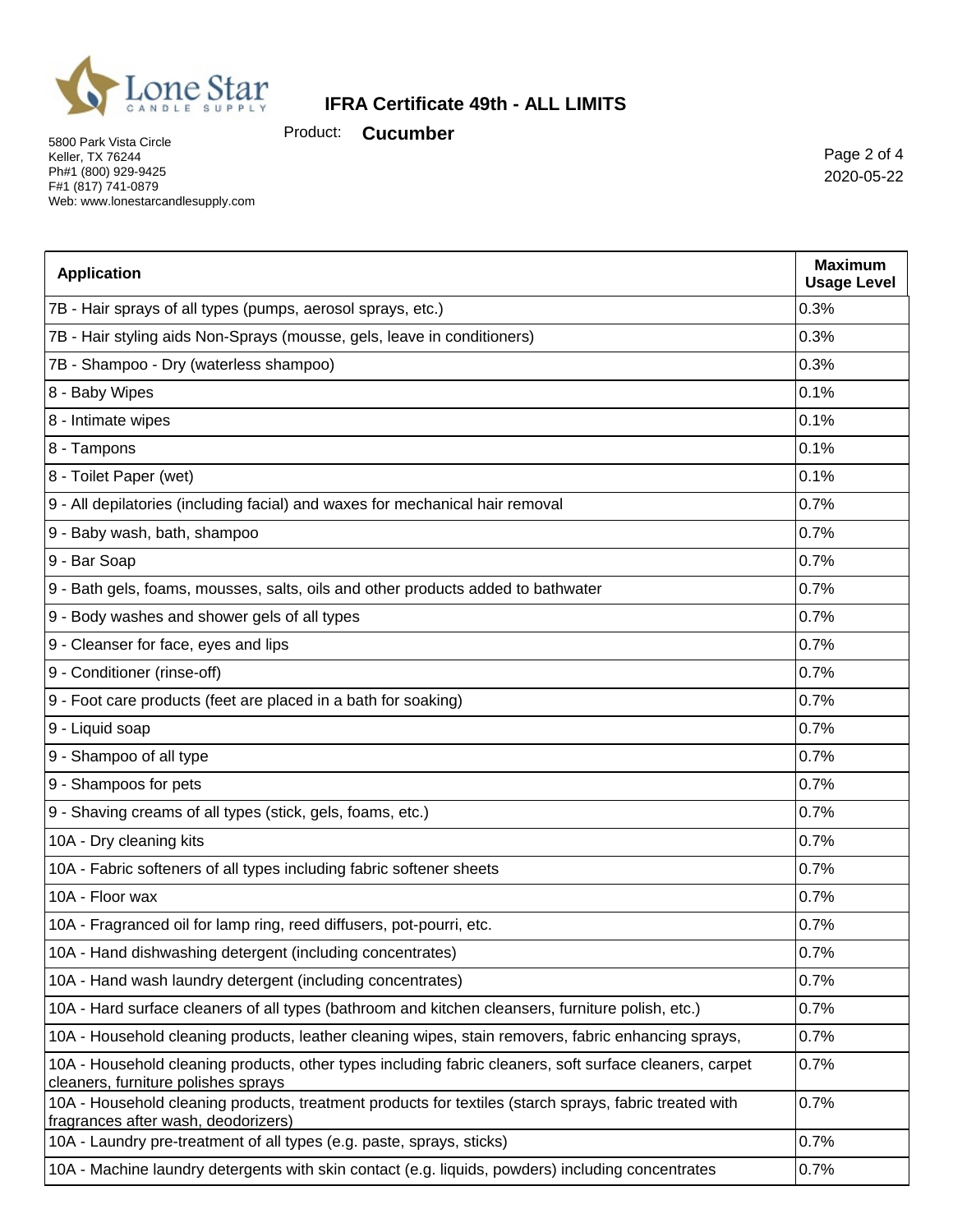

Product: **Cucumber**

5800 Park Vista Circle Keller, TX 76244 Ph#1 (800) 929-9425 F#1 (817) 741-0879 Web: www.lonestarcandlesupply.com

Page 3 of 4 2020-05-22

| <b>Application</b>                                                                                                                  | <b>Maximum</b><br><b>Usage Level</b> |
|-------------------------------------------------------------------------------------------------------------------------------------|--------------------------------------|
| 10A - Odored distilled water (that can be added to steam irons)                                                                     | 0.7%                                 |
| 10A - Toilet seat wipes                                                                                                             | 0.7%                                 |
| 10B - Aerosol/spray insecticides                                                                                                    | 4.8%                                 |
| 10B - Air freshener sprays, including aerosol and pump                                                                              | 4.8%                                 |
| 10B - Sprays (of all types) applied to animals                                                                                      | 4.8%                                 |
| 11A - Adult incontinence pant, pad                                                                                                  | 0.1%                                 |
| 11A - Diapers (baby & adult)                                                                                                        | 0.1%                                 |
| 11A - Feminine hygiene conventional pads, liners, interlabial pads                                                                  | 0.1%                                 |
| 11A - Toilet paper (dry)                                                                                                            | 0.1%                                 |
| 11B - Facial masks (paper/protective) e.g. surgical masks not used as medical device                                                | 0.1%                                 |
| 11B - facial tissues (dry tissues)                                                                                                  | 0.1%                                 |
| 11B - Fertilizers, Solid (pellet or powder)                                                                                         | 0.1%                                 |
| 11B - Napkins                                                                                                                       | 0.1%                                 |
| 11B - Paper towels                                                                                                                  | 0.1%                                 |
| 11B - Scented socks, gloves                                                                                                         | 0.1%                                 |
| 11B - Tights with moisturizers                                                                                                      | 0.1%                                 |
| 11B - Wheat bags                                                                                                                    | 0.1%                                 |
| 12 - Air delivery systems                                                                                                           | No Restriction                       |
| 12 - Air fresheners and fragrancing of all types (Concentrated Aerosol metered doses, plug-ins, closed<br>systems, solid substrate) | No Restriction                       |
| 12 - Air fresheners and fragrancing of all types (incense, liquid refills (Cartridge), air freshening crystals)                     | No Restriction                       |
| 12 - Air fresheners and fragrancing of all types (membrane delivery, electical, powders, fragrancing sachets) No Restriction        |                                      |
| 12 - Candles of all types (including encased)                                                                                       | No Restriction                       |
| 12 - Cat litter                                                                                                                     | No Restriction                       |
| 12 - Cell phone cases                                                                                                               | No Restriction                       |
| 12 - Deodorizers/maskers not intended for skin contact (e.g. fabric drying machine deodorizers, carpet<br>powders)                  | No Restriction                       |
| 12 - Dishwash detergent and deodorizers - for Machine Wash                                                                          | No Restriction                       |
| 12 - Fuels                                                                                                                          | No Restriction                       |
| 12 - Insecticides (e.g. mosquito coil, paper, electrical, for clothing) excluding aerosols/sprays                                   | No Restriction                       |
| 12 - Joss sticks or incense sticks                                                                                                  | No Restriction                       |
| 12 - Laundry detergents with minimal skin contact (e.g. liquid tabs, pods)                                                          | No Restriction                       |
| 12 - Olfactive Board Games                                                                                                          | No Restriction                       |